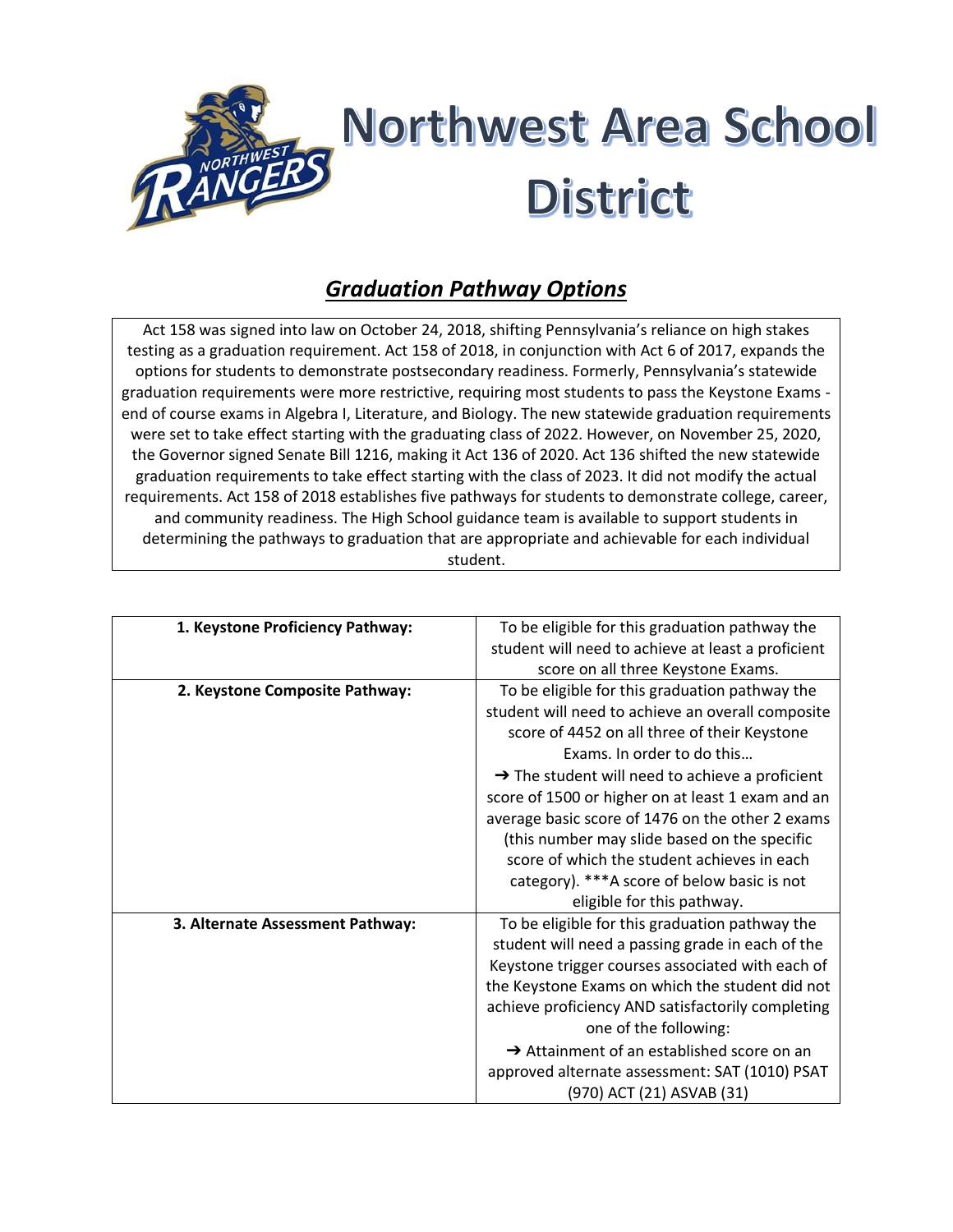

## Northwest Area School District

|                           | → Gold Level on the ACT WorkKeys Assessment;                                                       |
|---------------------------|----------------------------------------------------------------------------------------------------|
|                           | Attainment of an established score of 3 or                                                         |
|                           | higher on an Advanced Placement Test                                                               |
|                           | associated with each Keystone Exam on which                                                        |
|                           | the student did not achieve at least a proficient                                                  |
|                           | score (Algebra= AP Calculus or Chemistry;                                                          |
|                           | Literature= AP English Literature; Biology= AP                                                     |
|                           | Biology, Environmental, or Chemistry);                                                             |
|                           | $\rightarrow$ Successful completion of a concurrent                                                |
|                           | enrollment course (Dual Enrollment or Young                                                        |
|                           | Scholars) in an academic content area associated                                                   |
|                           | with each Keystone Exam in which the student                                                       |
|                           | did not achieve at least a proficient score;                                                       |
|                           | $\rightarrow$ Successful completion of a pre-apprenticeship                                        |
|                           | program (LCCC Certificate of Specialization &                                                      |
|                           | WSCTC);                                                                                            |
|                           | Acceptance in an accredited 4-year nonprofit                                                       |
|                           | institution of higher education                                                                    |
|                           | (college/university) and submission of supporting                                                  |
|                           | documents (i.e. letter of acceptance, placement<br>test results, etc.).                            |
|                           |                                                                                                    |
|                           |                                                                                                    |
| 4. Evidence Based Pathway | To be eligible for this graduation pathway the                                                     |
|                           | student will need a passing grade in each of the                                                   |
|                           | Keystone trigger courses associated with each of                                                   |
|                           | the Keystone Exams on which the student did not                                                    |
|                           | achieve proficiency AND demonstration of three<br>pieces of evidence consistent with the student's |
|                           | goals and career plans. To include one of the                                                      |
|                           | following:                                                                                         |
|                           | Attainment of Silver Level on the ACT                                                              |
|                           | WorkKeys assessment                                                                                |
|                           | Attainment of a 630 SAT subject test                                                               |
|                           | Attainment of an established score of 3 or                                                         |
|                           | higher on an Advanced Placement Test                                                               |
|                           | associated with each Keystone Exam on which                                                        |
|                           | the student did not achieve at least a proficient                                                  |
|                           | score(Algebra= AP Calculus or Chemistry;                                                           |
|                           | Literature= AP English Literature; Biology= AP                                                     |
|                           | Biology, Environmental, or Chemistry)                                                              |
|                           | Acceptance in an accredited 4-year nonprofit<br>institution of higher education                    |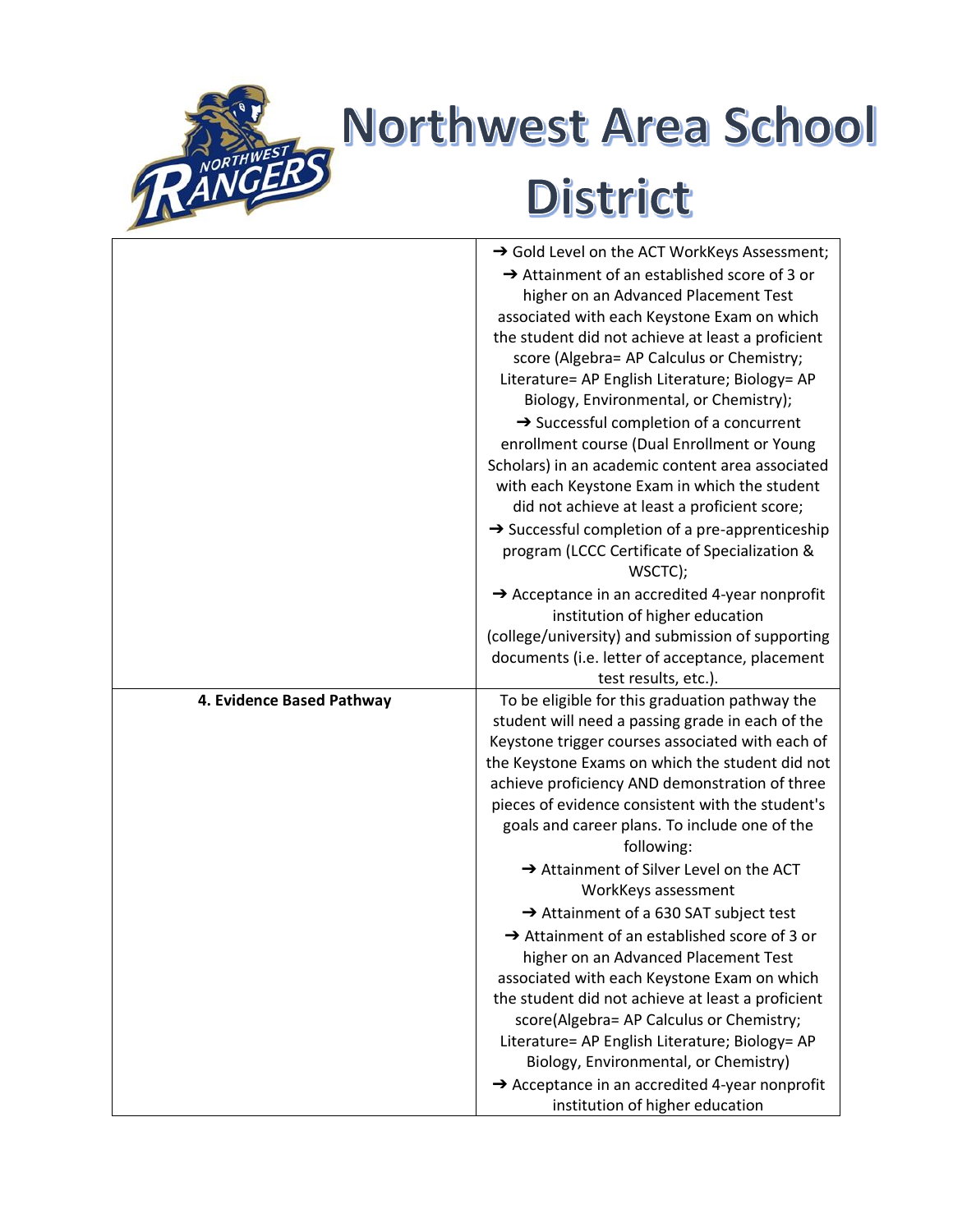

## Northwest Area School District

|                                           | (college/university) and submission of supporting                      |
|-------------------------------------------|------------------------------------------------------------------------|
|                                           | documents (i.e. letter of acceptance, placement                        |
|                                           | test results, etc.).                                                   |
|                                           | Attainment of an industry-recognized                                   |
|                                           | credential; (LCCC Certificate of Specialization or                     |
|                                           | WSCTC);                                                                |
|                                           | $\rightarrow$ Successful completion of a concurrent                    |
|                                           | enrollment course (Dual Enrollment or Young                            |
|                                           | Scholars) in an academic content area associated                       |
|                                           | with each Keystone Exam in which the student                           |
|                                           | did not achieve at least a proficient score; And                       |
|                                           | two additional pieces of evidence, including one                       |
|                                           | or more of the options listed above, or:                               |
|                                           | → Satisfactory completion of a service learning                        |
|                                           | project. Project proposals must be presented in                        |
|                                           | writing to a guidance counselor for pre-approval                       |
|                                           | by the principal/assistant principal. The proposal                     |
|                                           | should include goals, activities, and contributions                    |
|                                           | to the community. Projects must be supervised                          |
|                                           | by an adult and completion must be verified in                         |
|                                           | writing (i.e. National Honor Society, Junior                           |
|                                           | Rotarians, Boy Scouts, etc.)                                           |
|                                           | $\rightarrow$ Attainment of a score of proficient or                   |
|                                           | advanced on a Keystone Exam; → A letter                                |
|                                           | guaranteeing full-time employment;                                     |
|                                           | A certificate of successful completion of an                           |
|                                           | internship or cooperative education program                            |
|                                           | (LCCC Certificate of Specialization or WSCTC);                         |
|                                           | → Satisfactory compliance with the NCAA's core                         |
|                                           | courses for college-bound student athletes with a                      |
|                                           | minimum grade point average (GPA) of 2.0.                              |
| 5. Career and Technical Education Pathway | To be eligible for Career and Technical Education                      |
|                                           | (CTE) Concentrators, successful completion of                          |
|                                           | locally established grade-based requirements for                       |
|                                           | academic content areas associated with each                            |
|                                           | Keystone Exam on which the student did not<br>achieve proficiency and: |
|                                           | Attainment of an industry-based competency                             |
|                                           | certification related to the CTE Concentrator's                        |
|                                           | program of study.                                                      |
|                                           |                                                                        |